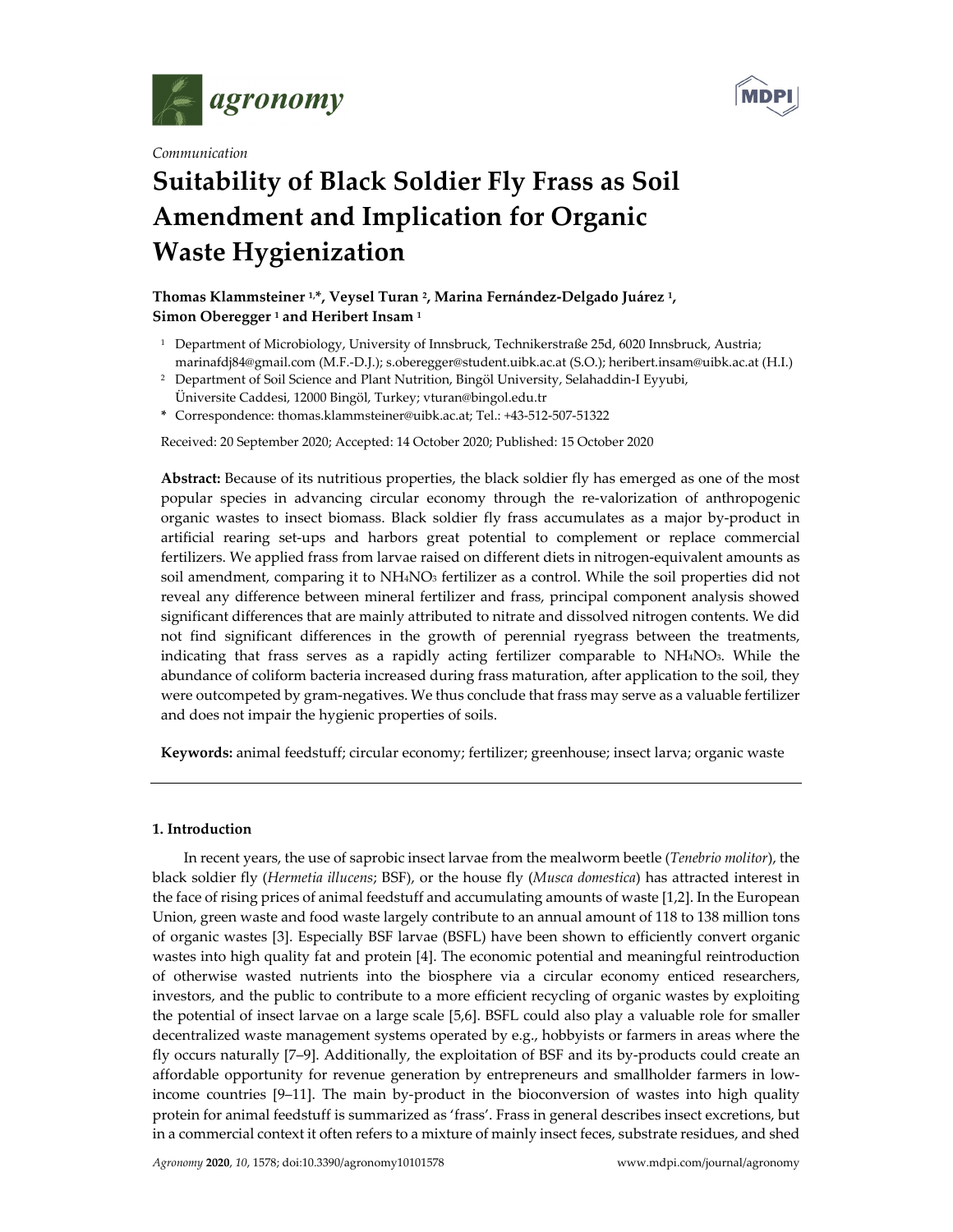exoskeletons. It is an inevitable side-stream during the mass-rearing of insects that can add up to 75% of the fed substrate [12] and is often merchandised as a fertilizing product. In recent years, an increasing number of studies started focusing on meaningful applications of insect frass [9,13–15], and the first large‐scale field studies provided promising perspectives for its application in agriculture, especially in terms of plant nutrient availability [10,11,16].

The substrate used to grow insects affects the properties of the frass, since undegradable residues remain unused, while the digested fraction is modified by the gut microbiota when passing through the gastrointestinal tract [17,18]. Wang et al. [19] used frass from *T. molitor* for subsequent rearing of BSFL to exploit leftover nutrients that *T. molitor* could not take up or digest. In substrates carrying a high bioburden like human feces and manure, BSFL have shown to reduce pathogenic bacteria such as *Salmonella enterica* [20,21] and *Escherichia coli* [20,22], which is attributed to their production of antimicrobial peptides [23]. In the wild, frass from various insects can help to increase the chances of survival and reproduction by either deterring [24,25] or attracting [26,27] conspecifics. Frass can act as a vector for phytopathogenic microorganisms [28,29] and as a source of probiotic yeasts [30]. Its effect on the insects' environment can be observed in forests, where frass deposition goes hand in hand with insect canopy herbivory. It has been shown that frass has an impact on C and N dynamics, and has beneficial effects for tree growth by increasing soil total  $C$ ,  $N$ , and  $NH<sub>4</sub>$ , as well as microbial soil respiration [31,32]. In industrial environments, frass pyrolyzed to biochar has been successfully tested as a bioadsorbent for wastewater detoxification [33]. According to recent studies, frass' agriculturally and economically most meaningful potential could lie in its application as fertilizer [9,34].

In this study, we assessed the fertilizing potential of process residues (frass) from three generic diets degraded by BSFL. Two of the diets represent major streams of organic waste, namely grasscuttings (GC) and fruit/vegetable (FV) mix, while the chicken feed (CF) control diet is a commonly used insect breeding substrate. We hypothesized that (I) microbial colonization increases with frass maturation and (II) frass may serve as a valuable alternative to mineral fertilizer by inducing beneficial effects on plant growth.

# **2. Materials and Methods**

#### *2.1. Black Soldier Fly Frass Collection*

The frass was collected from a preparatory feeding experiment conducted at 27  $^{\circ}$ C, 60% relative humidity (Figures S1 and S2, Table 1). The chicken feed (CF; Grünes Legekorn Premium, Unser Lagerhaus, Klagenfurt, Austria) was processed with a Fidibus flour mill (Komo Mills, Hopfgarten, Austria) and mixed with water in a 40:60 ratio.

**Table 1.** Feeding experiment termination summary. The feeding experiment was terminated after a total of 23 days when more than 90% larvae from one treatment group transitioned to prepupal stage. Different lower-case letters indicate differences between treatments ( $p \le 0.05$ ) according to the Tukey's HSD test. (n = 4; average ± standard deviation; CF = Chicken feed diet, GC = Grass-cuttings diet, FW = Fruit/Vegetables diet).

|                                | CF               | GC.                      | FV               |
|--------------------------------|------------------|--------------------------|------------------|
| Pupation rate [%]              | $55.2 \pm 5.3 b$ | $98.7 \pm 2.0 \text{ c}$ | $22.4 \pm 2.0 a$ |
| Prepupae fresh weight [mg]     | $198 \pm 10$     | $167 \pm 11$             | $165 \pm 31$     |
| Prepupae dry weight [%]        | $32.6 \pm 1.9$   | $29.6 \pm 1.9$           | $32.2 \pm 9.3$   |
| Prepupae water content [%]     | $67.4 \pm 3.7$   | $70.4 \pm 5.6$           | $67.8 \pm 9.9$   |
| Prepupae organic content [%]   | $27.6 \pm 1.6$   | $26.5 \pm 1.8$           | $31.4 \pm 8.4$   |
| Prepupae inorganic content [%] | $5.1 \pm 0.3$ c  | $3.1 \pm 0.2$ b          | $0.9 \pm 0.9 a$  |
| Frass residues [%]             | $43.7 \pm 1.0$ c | $46.0 \pm 1.5 b$         | $28.5 \pm 0.5$ a |

The fruit/vegetable mix (FV; cucumber, tomato, apple, orange, in ratio 0.5:1:1:1) and fresh grass‐ cutting diet (GC) were shredded and homogenized using a Total Nutrition Center blender (Vitamix,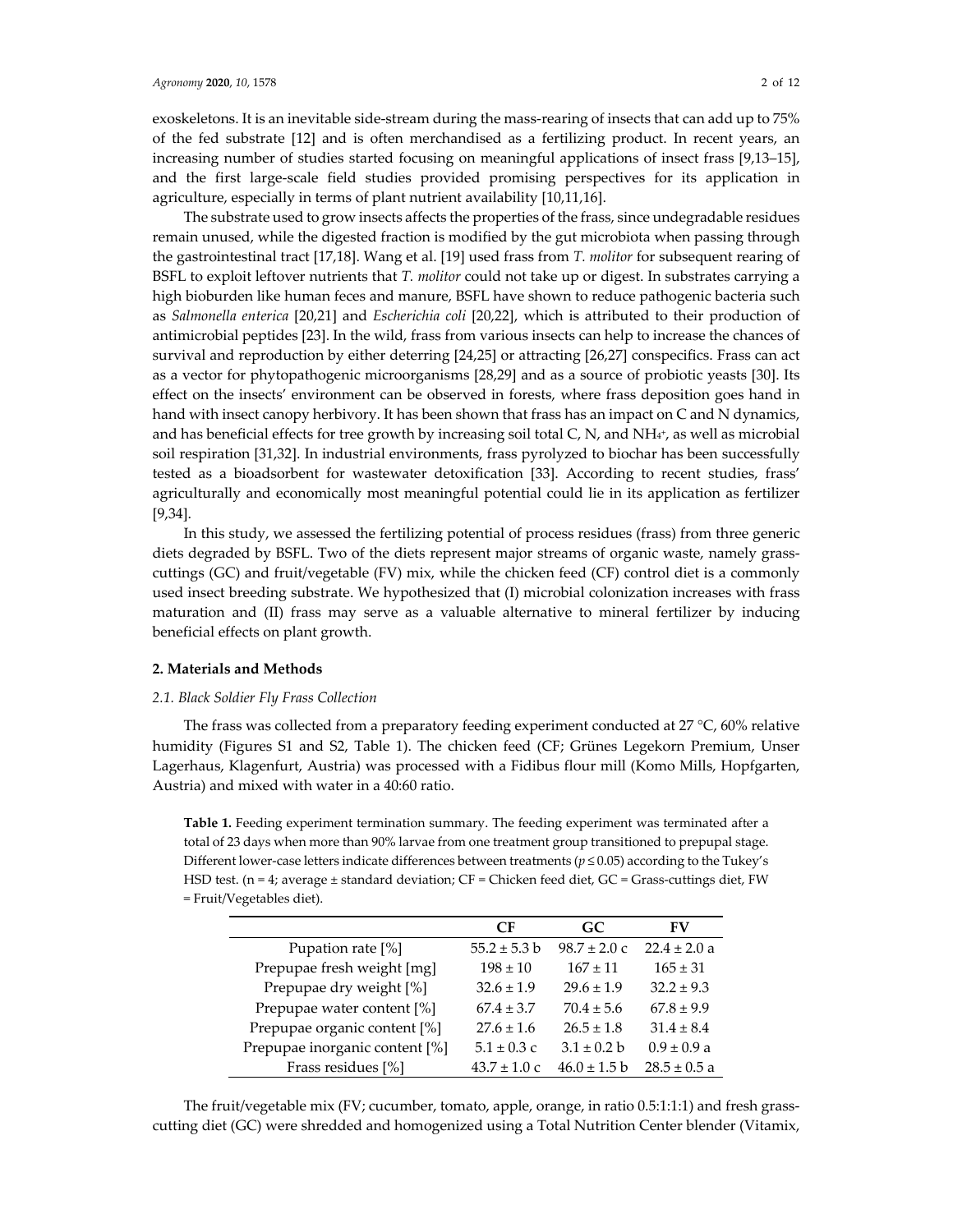Olmsted Township, United States). Feeding was done in organic content‐equivalents (100, 250, and 370 mg larvae−<sup>1</sup> day−<sup>1</sup> for CF, GC, and FV). After termination of the feeding experiment, the black soldier fly frass (BSFF) from each treatment was collected in plastic bags and stored at room temperature until further use.2.2. Soil Preparation and Greenhouse Set Up

A greenhouse trial using soil collected from an agricultural site (47°15′54″ N, 11°20′20″ E; Table 2) was set up to evaluate the fertilizing effect of the BSFF on the soil. The neutral-to-slightly basic soil (pH 7.3 ± 0.4) had an electrical conductivity of 78.0 ± 2.7 µs cm<sup>-1</sup> and a volatile solids content of 78.0 ± 26.6 g kg−1. In addition to a Ptotal content of 823 ± 190 mg kg−<sup>1</sup> (Pbioavailable proportion 6.88 ± 1.28 mg kg−1), elemental analysis determined a C/N ratio of 24 (40 g Ctotal kg<sup>-1</sup>, 1.7 g Ntotal kg<sup>-1</sup>). The soil classified as a calcaric Fluvisol (IUSS Working Group WRB, 2015) was sieved ( $\varnothing$  < 4 mm) and homogenously mixed with a vermiculite/sand blend (1:1; *v*:*v*) at a ratio 2:1 *w*:*w* (soil:blend).

**Table 2.** Characterization of the soil used for the greenhouse trial. Values expressed on a dry mass basis for  $n = 3$  (average  $\pm$  standard deviation). pH (pH CaCl2), EC (Electrical conductivity), VS (Volatile solids), C<sub>tot</sub> (Total carbon), N<sub>tot</sub> (Total nitrogen), P<sub>tot</sub> (Total phosphorous), P<sub>av</sub> (Plant available P).

| Parameter                              | Value           |  |  |
|----------------------------------------|-----------------|--|--|
| рH                                     | $7.3 \pm 0.4$   |  |  |
| EC [ $\mu$ s cm <sup>-1</sup> ]        | $78.1 \pm 2.7$  |  |  |
| $VS$ [g kg-1]                          | $78.5 \pm 26.6$ |  |  |
| $C_{tot}$ [g kg-1]                     | 40              |  |  |
| $N_{\text{tot}}$ [g kg <sup>-1</sup> ] | 1.7             |  |  |
| $P_{\text{tot}}$ [mg $kg^{-1}$ ]       | $823 \pm 190$   |  |  |
| $Pav$ [mg kg <sup>-1</sup> ]           | $6.88 \pm 1.28$ |  |  |

The four experimental treatments were performed in 500 mL pots: soil was mixed with (1) mineral fertilizer (which served as control); (2) GC BSFF; (3) FV BSFF; (4) and CF BSFF. The mineral fertilizer (NH4NO3) and the different types of BSFF (Table 3) were added in an amount of 40 mg N kg<sup>-1</sup> soil, which is equivalent to 80 kg N ha<sup>-1</sup>, considering the soil bulk density of 1 g cm<sup>-3</sup> and a plough depth of 20 cm as described by Goberna et al. [35]. Thereby, all treatments received the same dose of total N.

**Table 3.** Main properties of the three different black soldier fly frass fractions (CF‐F: Chicken feed frass; GC‐F: Grass‐cuttings frass; FV‐F: Fruit/Vegetables frass). Values expressed on a dry mass basis for  $n = 3$  (average  $\pm$  standard deviation). Different lower-case letters indicate differences between treatments ( $p \le 0.05$ ) according to the Tukey's HSD test. Different capital letters indicate significant differences between treatments ( $p \le 0.05$ ) according to the Mann–Whitney test. EC (Electrical conductivity), VS (Volatile solids), Ctot (Total carbon content), Ntot (Total nitrogen content).

|                                        | $CF-F$            | $G C-F$           | $FV-F$            |
|----------------------------------------|-------------------|-------------------|-------------------|
| pH                                     | $6.22 \pm 0.14$ C | $5.40 \pm 0.03$ A | $5.58 \pm 0.01$ B |
| $EC$ [mS cm-1]                         | $5.67 \pm 0.27$ c | $3.06 \pm 0.03$ b | $2.36 \pm 0.11$ a |
| Dry matter $[\%]$                      | $90.9 \pm 0.0$    | $89.9 \pm 0.0$    | $90.4 \pm 0.0$    |
| $C_{\text{tot}}$ [g kg <sup>-1</sup> ] | $479 \pm 8$ B     | $443 \pm 6$ A     | $488 \pm 4 B$     |
| $N_{\text{tot}}$ [g kg <sup>-1</sup> ] | $25.9 \pm 0.9$ b  | $24.4 \pm 0.2$ b  | $18.3 \pm 1.2 a$  |
| $C:$ N ratio                           | $18.5 \pm 0.3 a$  | $18.2 \pm 0.4$ a  | $26.6 \pm 1.7$ b  |
| $VS$ [g kg <sup>-1</sup> ]             | $910 \pm 7c$      | $825 \pm 9a$      | $873 \pm 4$ b     |

After an equilibration period of 16 h at 4  $^{\circ}$ C, pots were randomly placed in a greenhouse. Ryegrass (*Lolium perenne*; seed amount based on 30 kg seeds ha−1) was sown and left to develop. During the incubation period of 28 days, at an average temperature of 20 °C with a light/darkness cycle of 10/14 h, the soil moisture was kept at field capacity (moisture of the soil after drainage by gravity). All treatments were applied in four replicates, resulting in a total of 16 pots in this study.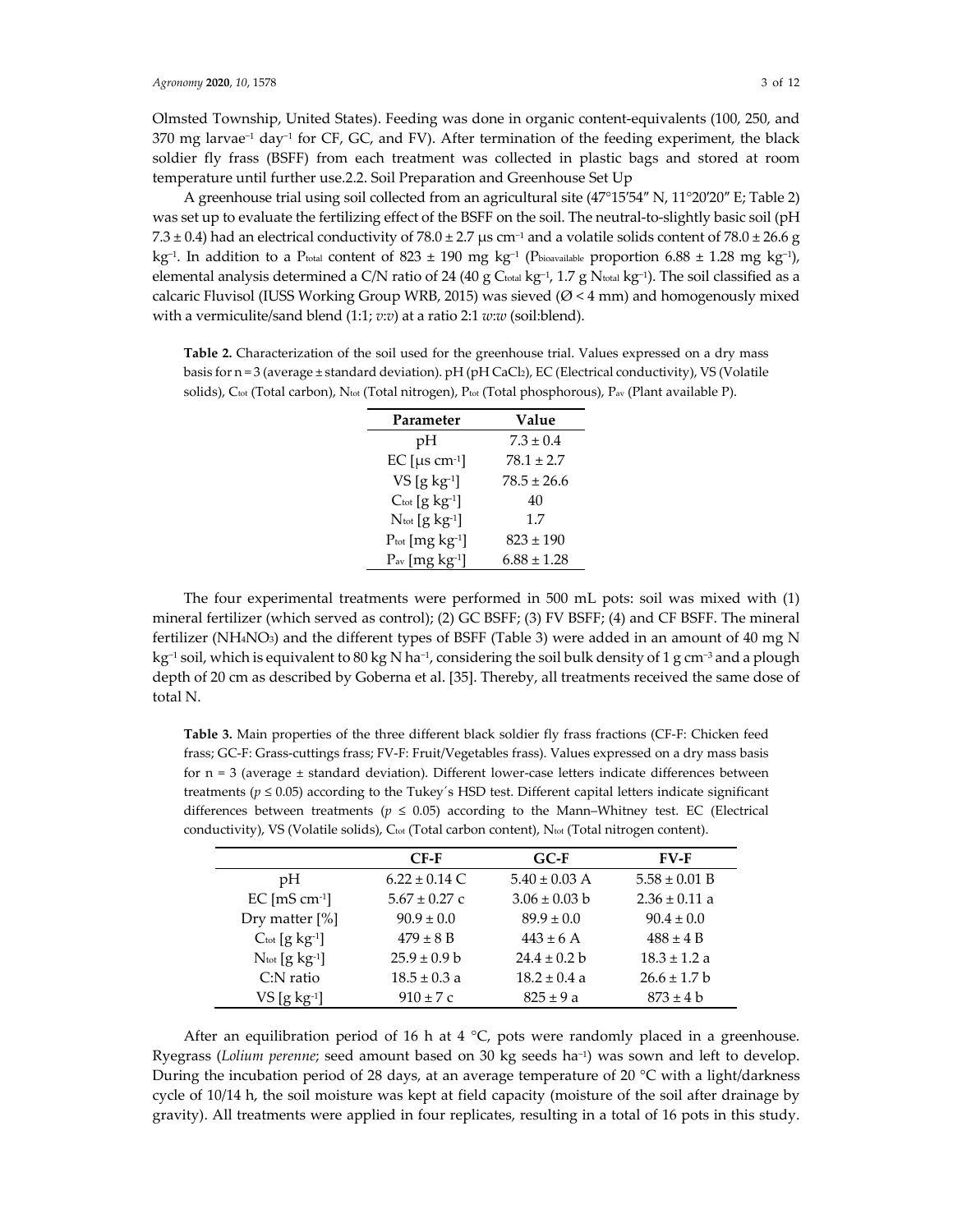After the incubation period, plants were removed from the pots, and soil samples were sieved ( $\varnothing$  < 2mm) and immediately stored at +4 °C until analyses (Table 4).

**Table 4.** Physicochemical and biological properties of the control (C‐S: NH4NO3) and the frass amended soils (CF-S: Chicken feed frass + soil; GC-S: Grass-cuttings frass + soil and FV-S: Fruit/Vegetables frass + soil). Values expressed on a dry mass basis for  $n = 4$  (average  $\pm$  standard deviation). Different lower‐case letters indicate differences between treatments (*p* ≤ 0.05) according to the Tukey´s HSD test. Different capital letters indicate significant differences between treatments (*p* ≤ 0.05) according to the Mann–Whitney test. EC (Electrical conductivity), VS (volatile solids),  $C_{\text{tot}}$  (Total carbon content), N<sub>tot</sub> (Total nitrogen content), NH<sub>4</sub><sup>+</sup> (Ammonium content), NO<sub>3</sub><sup>−</sup> (Nitrate content), DOC (Dissolved organic carbon), DC (Dissolved carbon), DN (Dissolved nitrogen), Pav (Plant available phosphorous content),  $P_{tot}$  (Total phosphorous content), BR (Basal respiration),  $qCO<sub>2</sub>$ (Metabolic quotient).

|                                                                        | $C-S$             | $CF-S$             | $GC-S$            | $FV-S$            |
|------------------------------------------------------------------------|-------------------|--------------------|-------------------|-------------------|
| pH CaCl2                                                               | $7.53 \pm 0.02$ a | $7.57 \pm 0.01$ ab | $7.58 \pm 0.03$ b | $7.58 \pm 0.02$ b |
| EC [ $\mu$ S cm <sup>-1</sup> ]                                        | $95.5 \pm 1.8 B$  | $79.8 \pm 6.4$ A   | $77.3 \pm 2.9$ A  | $81.5 \pm 7.8$ A  |
| $VS$ [g kg <sup>-1</sup> ]                                             | $37.3 \pm 1.1$    | $35.4 \pm 1.3$     | $38.4 \pm 2.0$    | $37.8 \pm 2.1$    |
| $C_{tot}$ [g $kg^{-1}$ ]                                               | $17.9 \pm 3.2$    | $21.7 \pm 4.$      | $22.5 \pm 6.1$    | $20.6 \pm 5.2$    |
| $N_{\text{tot}}$ [g kg <sup>-1</sup> ]                                 | $0.98 \pm 0.35$   | $0.99 \pm 0.51$    | $1.17 \pm 0.39$   | $0.98 \pm 0.44$   |
| $C:$ N ratio                                                           | $20.3 \pm 8.1$    | $26.2 \pm 11.7$    | $21.0 \pm 9.8$    | $22.1 \pm 9.0$    |
| $NH4+ [mg kg-1]$                                                       | $0.57 \pm 0.13$   | $0.58 \pm 0.06$    | $0.58 \pm 0.08$   | $0.61 \pm 0.14$   |
| $NO3$ [mg kg <sup>-1</sup> ]                                           | $45.2 \pm 4.1 b$  | $15.4 \pm 3.3 a$   | $17.0 \pm 3.5$ a  | $12.1 \pm 4.4$ a  |
| $DOC[mgkg-1]$                                                          | $48.3 \pm 3.8$    | $50.2 \pm 1.5$     | $48.5 \pm 1.9$    | $51.8 \pm 1.3$    |
| $DC$ [mg kg <sup>-1</sup> ]                                            | $95.6 \pm 1.6$ a  | $104.7 \pm 1.4$ b  | $103.5 \pm 4.0 b$ | $112.1 \pm 2.0$ c |
| $DN$ [mg $kg^{-1}$ ]                                                   | $35.6 \pm 3.9$ C  | $17.0 \pm 1.5 B$   | $15.3 \pm 1.8$ AB | $15.0 \pm 0.6$ A  |
| $P_{av}$ [mg kg-1]                                                     | $5.2 \pm 0.4$     | $6.1 \pm 1.0$      | $6.1 \pm 1.4$     | $5.8 \pm 0.9$     |
| $P_{tot}$ [mg $kg^{-1}$ ]                                              | $783 \pm 46$ ab   | $866 \pm 35$ b     | $757 \pm 33$ a    | $721 \pm 45$ a    |
| P bioavailability [%]                                                  | $67 \pm 8$        | $70 \pm 12$        | $81 \pm 23$       | $80 \pm 12$       |
| BR [ $\mu$ g CO <sub>2</sub> g <sup>-1</sup> dw h <sup>-1</sup> ]      | $5.6 \pm 0.15$    | $4.6 \pm 1.5$      | $6.7 \pm 0.7$     | $5.6 \pm 0.5$     |
| $C_{\text{mic}}$ [µg $CO_2$ g <sup>-1</sup> dw soil]                   | $416.1 \pm 103.5$ | $276.4 \pm 38.7$   | $279.0 \pm 22.7$  | $336.2 \pm 16.1$  |
| $qCO2$ [µg CO <sub>2</sub> -C h <sup>-1</sup> /µg <sup>-1</sup> C mic] | $14.7 \pm 4.7$    | $16.4 \pm 4.3$     | $24.5 \pm 4.5$    | $16.6 \pm 1.4$    |
| Plant biomass [mg dw]                                                  | $85 \pm 7$        | $80 \pm 6$         | $74 \pm 4$        | $75 \pm 3$        |

#### *2.3. Frass and Soil Analyses*

Frass and soil samples (10 g fresh weight) were placed into a glass Petri dish and oven-dried (105 °C) for 24 h to determine the content of total solids. Volatile organic solid (VS) content was determined from the weight loss following ignition in a muffle furnace (CWF 1000, Carbolite, Neuhausen, Germany) at 550 °C for 5 h. Total C and N contents were analyzed in dried samples using a CN analyzer (TruSpec CHN, LECO, St. Joseph, MI, USA). EC and pH were determined in distilled water and 0.01 M CaCl2 extracts (1:2.5, *w*/*v*), respectively.

Soil inorganic nitrogen (NH<sub>4</sub>+ and NO<sub>3</sub>−) was determined in 0.0125 M CaCl2 extracts as described by Kandeler [36,37]. Soil total P ( $P_{\text{tot}}$ ) and plant available P ( $P_{\text{av}}$ ) were determined as described by Illmer et al. [38]. To estimate dissolved organic carbon (DOC), dissolved carbon (DC), and dissolved nitrogen (DN), 10 g of field‐moist soil were shaken in 40 mL distilled water, filtered, and immediately measured using a TOC‐L analyzer (Shimadzu, Kyōto, Japan). Soil basal respiration (BR) and microbial biomass (Cmic) were measured according to Heinemeyer et al. [39]. The metabolic quotient (qCO2) was calculated from BR and Cmic according to Anderson and Domsch [40]. At the end of the trial, aboveground plant biomass was determined by cutting plant shoots at the soil surface and drying them at 60 °C for 48 h. Samples were then re‐weighted to determine the dry biomass.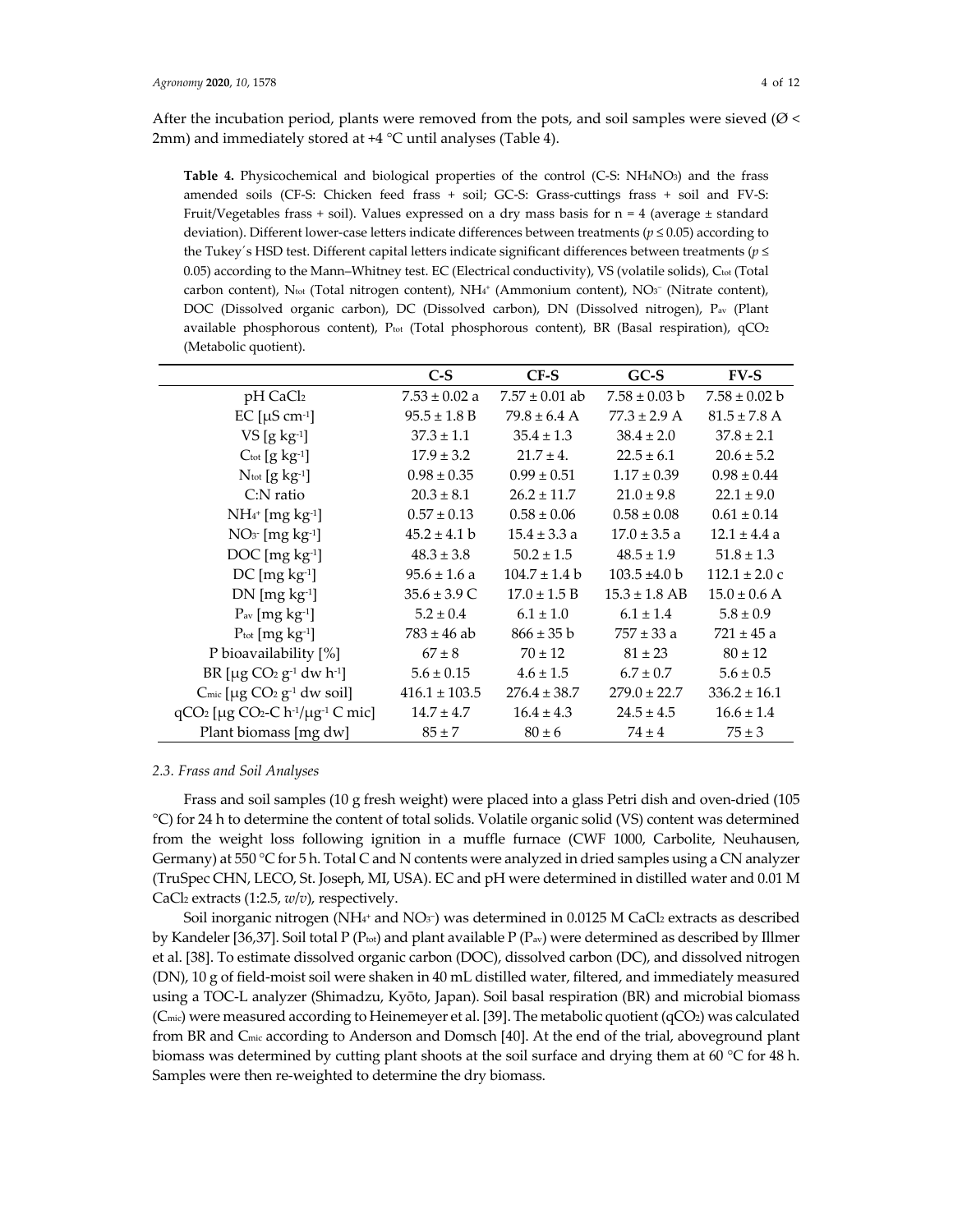# *2.4. Preparation of Media*

For the assessment of the total cultivable bacterial colony forming units (CFUs), we used standard methods agar (0.5% peptone, 0.25% yeast extract, 0.1% glucose, 1.5% agar, pH adjusted to neutral). To determine the abundance of *Salmonella* sp., *E. coli*, coliforms, and other gram‐negative bacteria, XLT‐4 and ChromoCult® coliform agar (Merck, Darmstadt, Germany) were prepared according to the enclosed recipe.

## *2.5. Pathogen Quantification/Assessment of Microbial Colonization in Frass and Soil*

An amount of 2 g frass or soil sample was added to 18 mL sterile saline solution (0.95% NaCl) and placed on a rotation shaker at 200 rpm for 15 min. Samples were diluted to 10−<sup>2</sup> and 10−<sup>3</sup> for soil, and 10−<sup>5</sup> and 10−<sup>6</sup> for frass using sterile 0.95% NaCl. From each dilution, 50 μL was plated using the spread plate technique. Plates were then incubated at 37  $^{\circ}$ C for 24 h, and the CFUs were counted.

#### *2.6. Statistical Analyses*

The effect of the BSFF application on soil parameters was tested with a one-way analysis of variance (ANOVA). In case of significant F‐values, a Tukey's HSD (honestly significant difference) post hoc test ( $p < 0.05$ ) was performed. Prior to analysis, the homogeneity of the variances was tested (Levene's test), and data were also tested for normality. Non‐normal data were subjected to non‐ parametric tests for several independent samples (Kruskal–Wallis test), and pairwise comparisons between treatments were performed using the Mann–Whitney U test (*p* < 0.05). Statistical analyses were performed using the SPSS v. 23.0 Software (IBM, Armonk, NY, USA). Principal component analysis was performed in R [41] using the vegan package [42]. Analysis of similarity (ANOSIM) on the physicochemical data (999 permutations) was also conducted with vegan. All graphical representations of data were created with ggplot2 [43].

### **3. Results and Discussion**

#### *3.1. Assessment of Microbial Load in Frass and Frass‐Amended Soils*

The high moisture content of substrates and air, as well as the pleasantly warm temperature common in insect breeding, favor microbial growth. While the type of diet is known to directly influence the BSFL gut microbiome [17,44], the excrements in turn may influence the microbiome in the frass. It is likely that by agitating and mixing their surrounding substrate with feces and their inherent microorganisms, the larvae have an impact on their habitat. Similar effects are known from the widely used earthworms (*Eisenia fetida*), which can stabilize organic wastes and introduce ammonia‐oxidizing microorganisms, thereby boosting nitrification and increasing nitrate concentrations in the resulting vermicompost [45]. Other insect species inoculate the soil with excreted microorganisms and provide beneficial effects for its quality both in wild and artificial settings [46–48].

Before and after applying frass as soil amendment, the number of cultivable *E. coli*, coliform, and other gram-negative bacteria were assessed (Figure 1). While frass counted up to 10<sup>9</sup> CFU  $g^{-1}$ , the count in soil was down to  $10^3-10^5$  g<sup>-1</sup>. With the nutrient media used in this study, untreated soil contained no cultivable *E. coli* or coliforms, and only low abundances of cultivable gram‐negatives with 10<sup>2</sup> CFUs g<sup>−1</sup>. In particular, frass from the CF treatment acted as a reservoir for coliforms with a CFU count of 1.9 × 109, thereby exceeding CFU counts recorded on larval surfaces (Figure S2). Gram‐ negative bacteria predominated the cultivable microbiota in frass-amended soil with highest CFU counts of up to 105 in soil treated with frass from a FV diet. High microbial load and dominance of coliforms in frass shifted to lower CFU numbers and predominantly gram‐negative bacteria in the frass‐soil mix, indicating that the autochthonous soil microbiota outcompeted allochthonous microorganisms introduced with frass [49–51].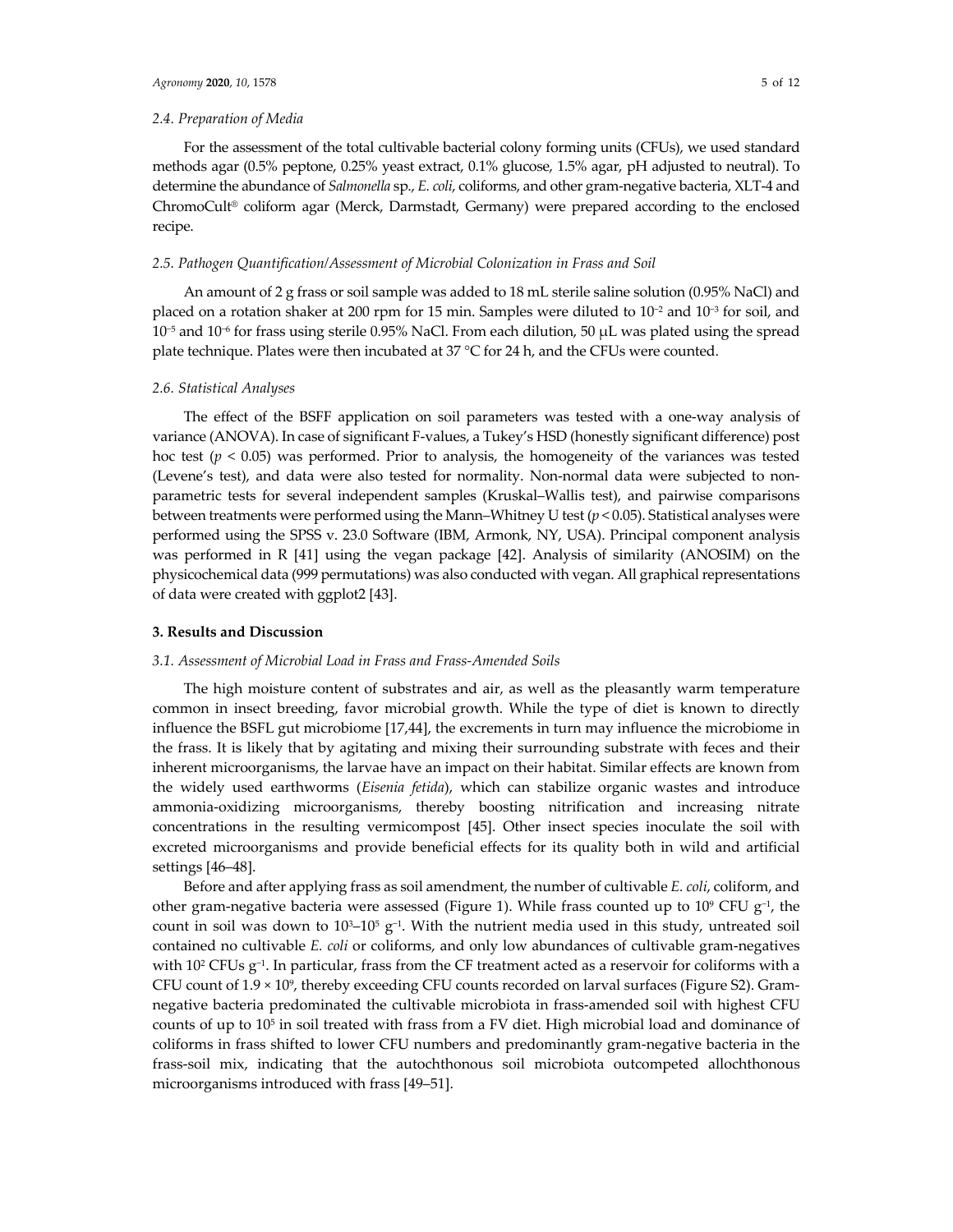

**Figure 1.** Colony forming units counted for gram‐negative, coliform, and *Escherichia coli* from frass samples after collection from the feeding experiment and soil samples after having mixed the soil with frass ( $n = 4$ ). CF = Chicken feed, FV = Fruit/vegetable mix, GC = Grass-cuttings.

#### *3.2. Black Soldier Fly Frass Properties, Soil Quality and Plant Performance*

The physicochemical properties of frass were influenced by the larval diet (Table 3). Especially CF frass was more alkaline, had a higher EC, and a higher content of VS. While total C contents were similar in all types of frass, FV frass showed a C:N-ratio of 26.6, compared to 18.5 and 18.2 in CF frass and GC frass, respectively. Similar C:N ratios as found in CF and GC frass have been reported by other studies that used brewery spent grains as larval substrate [11,16]. A C:N‐ratio > 20 bears the risk of soil N immobilization, which may favor plants with a more efficient N exploitation attributed to their rhizobiome [46,52]. The addition of biochar to the larval waste conversion process might further improve the frass' N retention, while at the same time increasing larval biomass yield [10]. Moreover, larvae pass through six instars continuously shedding their exoskeleton. Chitin, an N‐ acetylglucosamine-based polymer  $(CsH_{13}O_5N)_{n}$ , may influence not only the C:N ratio, but its degradation product chitosan may also provide underrated benefits for plant health and pathogen resistance [53,54]. The C:N ratio is one of the major parameters to consider when it comes to deciding whether frass should be used as soil amendment or as co-substrate in anaerobic digestion or composting [55,56]. Chitin utilization by insects is often associated with chitinolytic gut symbionts [57], which still needs to be further investigated in the context of BSF larvae. Chitin‐containing fertilizers have previously been found to serve as splendid nitrogen sources [58].

Frass addition to the soil before planting *Lolium perenne* was adjusted on a basis of N‐equivalence (80 kg N ha<sup>-1</sup>; Tables 3 and 4). Soil amended with CF frass exhibited a higher P<sub>tot</sub> content than the other frass-amended soils; however,  $P_{av}$  was not significantly different. Principal component analysis (Figure 2) highlighted the parameters that influenced the properties of the soil‐frass mix the most, which was further confirmed by ANOSIM ( $R = 0.5061$ ,  $p < 0.001$ ). The three frass-amended soils clustered closely together, with Ptot and Pav, pH, DC, Ntot, C:N ratio, BR, and the qCO2 being the most influential parameters for their similarity.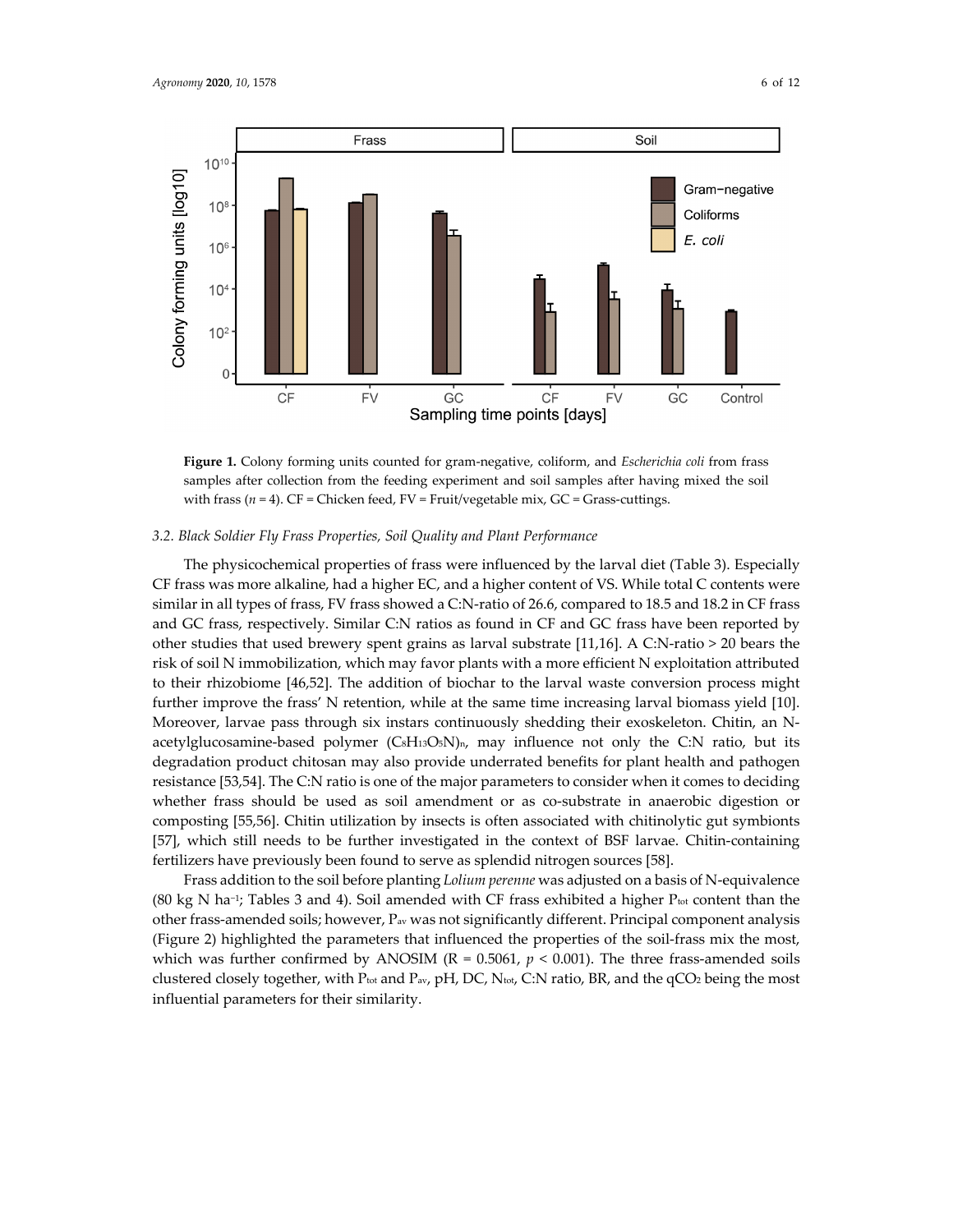

**Figure 2.** Principal component analysis of samples from control soil and soil mixed with the three different frass types. Data points represent replicates, and arrows show the most influential parameters for the spread of the data. NO<sub>3</sub> = Nitrate, DN = Dissolved nitrogen, CN = Carbon/Nitrogen ratio, Pbio = Phosphorus bioavailability,  $BR =$  Soil basal respiration,  $qCO$ <sub>2</sub> = Metabolic quotient, C<sub>mic</sub> = Microbial biomass, N<sub>tot</sub> = Total nitrogen, P<sub>av</sub> = Plant available phosphorus, DC = Dissolved carbon, EC = Electric conductivity.

The qCO2 describing the microbial soil respiration per unit Cmic is known to be tightly connected to the C:N ratio and increases when less N is available [59]. Higher  $qCO<sub>2</sub>$  can indicate stress or disturbances within the soil because, although C sources are readily available, microbial metabolism and substrate decomposition are limited by  $N$  [60]. NO<sub>3</sub> and DN, on the other hand, were the major drivers for the deviation of the control group from the frass treatment groups, since they were both significantly higher in control soil.

In our study, the frass treatments were compared with a control that received an equivalent of 80 kg ha−<sup>1</sup> nitrogen in the form of NH4NO3. In a similar experiment, Ros et al. [61] found that such an amount of mineral N increased the maize yield by 33% compared with an unfertilized control, while N‐equivalent additions of compost yielded only 15% increase. Recent observations at field‐scale by Beesigamukama et al. showed that even at lower application rates of 30 kg N ha<sup>-1</sup>, BSFF exceeded the performance of mineral N fertilizer in terms of grain yield and nitrogen fertilizer replacement values when applied at the same rates [16]. Compared with commercial fertilizers, nitrogen recovery rates and nitrogen use efficiency of plants have been shown to be improved when amended with BSFF [11]. Additionally, the higher P concentrations in the frass could facilitate N accumulation in plants by improving N uptake, as P plays an important role in energy transfer [62,63].

Using BSFL instead of aerobic windrow composting has additionally been shown to reduce the global warming potential of treating organic wastes by 50% [64]. The addition of frass did not lead to significant differences in plant growth compared to the mineral fertilizer (Figure 3). In fact, the similar growth progress indicates that the nutrients from frass are readily available for uptake and have no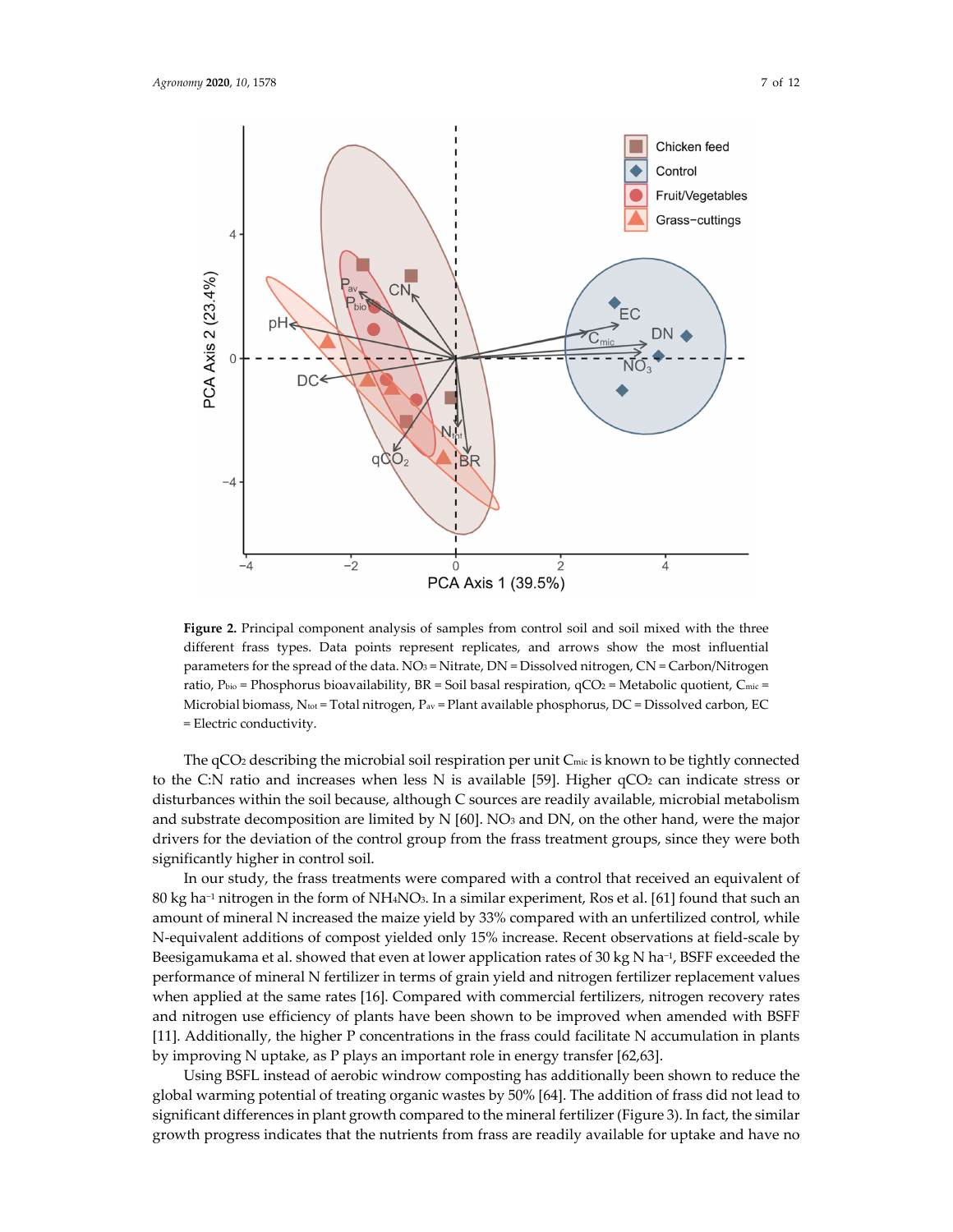detrimental impact on plant growth. These results, however, do not support the findings of Alattar et al. [13], who reported that the development of plant height and leaves in corn (*Zea mays*) was inhibited by the addition of BSFL frass. In their study, they attributed the negative effects to the low porosity of larval residues that may have created anaerobic conditions. The moisture content of the frass harvested from our preliminary feeding experiment was only 10% (Table 3), thereby facilitating aeration and miscibility in soil. Insufficient oxygen supply can occur when frass has a high moisture content and is not subjected to adequate post-processing. In an environment specialized on insect rearing, a multi‐step treatment of frass could increase the efficiency of degradation. With additional downstream composting or anaerobic digestion [65,66], the recovery as soil amendment represents the economically most promising option.



**Figure 3.** Plant biomass yield of *Lolium perenne* after application of black soldier fly frass (BSFF) obtained from the degradation of various organic substrates. CF BSFF = Chicken feed frass, FV BSFF = Fruit/vegetables frass, GC BSFF = Grass‐cuttings frass (*n* = 4).

## **4. Conclusions**

The valorization of organic wastes by insect larvae generates frass as a side‐product. From our study we conclude that frass may serve as a soil nutrient source and does not impair soil hygiene. In some cases, however, frass post-processing through anaerobic digestion or composting may be advised to avoid soil nitrogen deficiencies or impairing soil gas permeability. In the light of the increasing importance of insect rearing, the agricultural utilization of frass is demanding further research, in particular, long‐term studies.

**Supplementary Materials:** The following are available online at www.mdpi.com/2073‐4395/10/10/1578/s1, Figure S1: Influence of three different diets on larval biomass increase, Figure S2: Microbial colonization of larval surfaces.

**Author Contributions:** Conceptualization, T.K. and M.F.‐D.J.; formal analysis, V.T., T.K., and S.O.; funding acquisition, H.I., V.T., and T.K.; investigation, S.O. and V.T.; methodology, V.T. and M.F.‐D.J.; resources, H.I.; supervision, T.K. and M.F.-D.J.; visualization, T.K.; writing—original draft, T.K. and M.F.-D.J. All authors have read and agreed to the published version of the manuscript.

**Funding:** This research was funded by the Austrian Science Fund (FWF; project number: P26444). Thomas Klammsteiner was supported by a PhD grant from the Vizerektorat für Forschung of the Universität Innsbruck (Doktoratsstipendium aus der Nachwuchsförderung). Veysel Turan was supported by a post‐doctoral fellowship from the Scientific and Technological Research Council of Turkey (TUBITAK, grant number, 1059B191601133).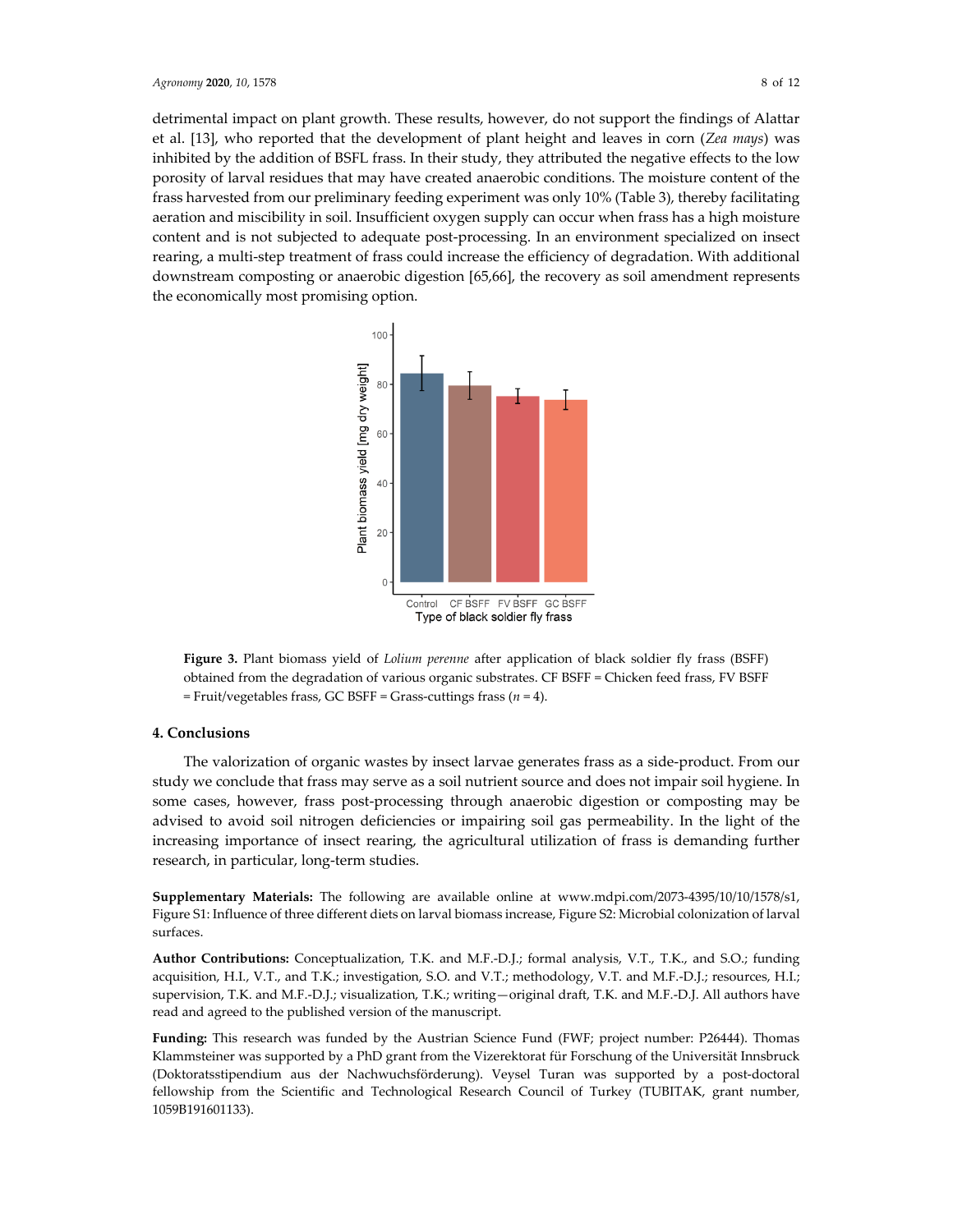**Conflicts of Interest:** The authors declare no conflict of interest.

# **References**

- 1. FAO. *Global Food Losses and Food Waste: Extent, Causes and Prevention*; Food and Agriculture Organization of the United Nations: Rome, Italy, 2011; ISBN 978‐92‐5‐107205‐9.
- 2. United Nations. *World Population Prospects. The 2017 Revision*; Department of Economic and Social Affairs— Population Division: New York, NY, USA, 2017; p. 53.
- 3. European Commission. *811: Green Paper on the Management of Bio‐Waste in the European Union*; Commission of the European Communities: Brussels, Belgium, 2008.
- 4. Pastor, B.; Velasquez, Y.; Gobbi, P.; Rojo, S. Conversion of organic wastes into fly larval biomass: Bottlenecks and challenges. *J. Insects Food Feed* **2015**, *1*, 179–193, doi:10.3920/jiff2014.0024.
- 5. Rumpold, B.A.; Klocke, M.; Schluter, O. Insect biodiversity: Underutilized bioresource for sustainable applications in life sciences. *Reg. Environ. Chang.* **2017**, *17*, 1445–1454, doi:10.1007/s10113‐016‐0967‐6.
- 6. Sogari, G.; Amato, M.; Biasato, I.; Chiesa, S.; Gasco, L. The potential role of insects as feed: A multi‐ perspective review. *Animals* **2019**, *9*, 119, doi:10.3390/ani9040119.
- 7. Choudhury, A.R.; CH, K.R.; Dugyala, S.K. Black soldier fly larvae, a viable opportunity for entrepreneurship. *Acta Sci. Agric.* **2018**, *2*, 11–20.
- 8. Klammsteiner, T.; Walter, A.; Pan, H.; Gassner, M.; Heussler, C.D.; Schermer, M.; Insam, H. On everyone's lips: Insects for food and feed. In Proceedings of the 5th Austrian Citizen Science Conference 2019, Obergurgl, Austria, 26.06.2019—PoS(ACSC2019); SISSA Medialab, Trieste, Italy, 2020; Volume 366, p. 006.
- 9. Quilliam, R.S.; Nuku-Adeku, C.; Maquart, P.; Little, D.; Newton, R.; Murray, F. Integrating insect frass biofertilisers into sustainable peri‐urban agro‐food systems. *J. Insects Food Feed* **2020**, 1–8, doi:10.3920/JIFF2019.0049.
- 10. Beesigamukama, D.; Mochoge, B.; Korir, N.K.; Fiaboe, K.K.M.; Nakimbugwe, D.; Khamis, F.M.; Dubois, T.; Subramanian, S.; Wangu, M.M.; Ekesi, S.; et al. Biochar and gypsum amendment of agro-industrial waste for enhanced black soldier fly larval biomass and quality frass fertilizer. *PLoS ONE* **2020**, *15*, e0238154, doi:10.1371/journal.pone.0238154.
- 11. Beesigamukama, D.; Mochoge, B.; Korir, N.K.; Fiaboe, K.K.M.; Nakimbugwe, D.; Khamis, F.M.; Subramanian, S.; Dubois, T.; Musyoka, M.W.; Ekesi, S.; et al. Exploring Black Soldier Fly Frass as Novel Fertilizer for Improved Growth, Yield, and Nitrogen Use Efficiency of Maize Under Field Conditions. *Front*. *Plant Sci.* **2020**, *11*, doi:10.3389/fpls.2020.574592.
- 12. Diener, S.; Zurbrügg, C.; Tockner, K. Conversion of organic material by black soldier fly larvae: Establishing optimal feeding rates. *Waste Manag. Res.* **2009**, *27*, 603–610, doi:10.1177/0734242X09103838.
- 13. Alattar, M.; Alattar, F.; Popa, R. Effects of microaerobic fermentation and black soldier fly larvae food scrap processing residues on the growth of corn plants (*Zea mays*). *Plant Sci. Today* **2016**, *3*, 57–62, doi:10.14719/pst.2016.3.1.179.
- 14. Choi, Y.‐C.; Choi, J.‐Y.; Kim, J.‐G.; Kim, M.‐S.; Kim, W.‐T.; Park, K.‐H.; Bae, S.‐W.; Jeong, G.‐S. Potential usage of food waste as a natural fertilizer after digestion by *Hermetia illucens* (Diptera: Stratiomyidae). *Int. J. Ind. Entomol.* **2009**, *19*, 171–174.
- 15. Sarpong, D.; Oduro‐Kwarteng, S.; Gyasi, S.F.; Buamah, R.; Donkor, E.; Awuah, E.; Baah, M.K. Biodegradation by composting of municipal organic solid waste into organic fertilizer using the black soldier fly (*Hermetia illucens*) (Diptera: Stratiomyidae) larvae. *Int. J. Recycl. Org. Waste Agric.* **2019**, *8*, 45–54.
- 16. Beesigamukama, D.; Mochoge, B.; Korir, N.; Musyoka, M.W.; Fiaboe, K.K.M.; Nakimbugwe, D.; Khamis, F.M.; Subramanian, S.; Dubois, T.; Ekesi, S.; et al. Nitrogen Fertilizer Equivalence of Black Soldier Fly Frass Fertilizer and Synchrony of Nitrogen Mineralization for Maize Production. *Agronomy* **2020**, *10*, 1395, doi:10.3390/agronomy10091395.
- 17. Klammsteiner, T.; Walter, A.; Bogataj, T.; Heussler, C.D.; Stres, B.; Steiner, F.M.; Schlick‐Steiner, B.C.; Arthofer, W.; Insam, H. The core gut microbiome of black soldier fly (*Hermetia illucens*) larvae raised on low‐bioburden diets. *Front. Microbiol.* **2020**, *11*, doi:10.3389/fmicb.2020.00993.
- 18. Osimani, A.; Milanović, V.; Cardinali, F.; Garofalo, C.; Clementi, F.; Pasquini, M.; Riolo, P.; Ruschioni, S.; Isidoro, N.; Loreto, N.; et al. The bacterial biota of laboratory‐reared edible mealworms (*Tenebrio molitor* L.): From feed to frass. *Int. J. Food Microbiol.* **2018**, *272*, 49–60, doi:10.1016/j.ijfoodmicro.2018.03.001.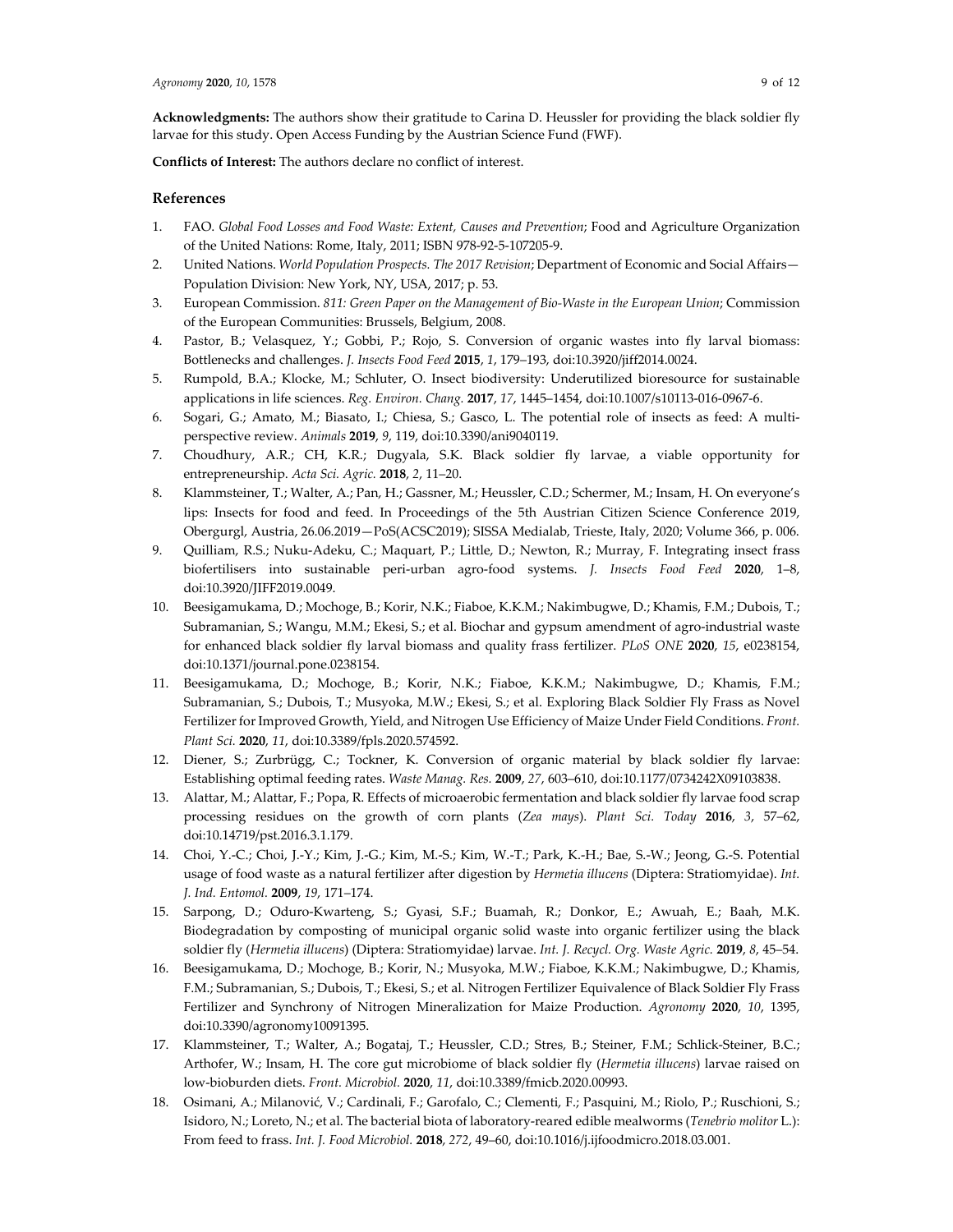- 19. Wang, H.; Rehman, K.; Liu, X.; Yang, Q.; Zheng, L.; Li, W.; Cai, M.; Li, Q.; Zhang, J.; Yu, Z. Insect biorefinery: A green approach for conversion of crop residues into biodiesel and protein. *Biotechnol. Biofuels* **2017**, *10*, 304.
- 20. Erickson, M.C.; Islam, M.; Sheppard, C.; Liao, J.; Doyle, M.P. Reduction of *Escherichia coli* o157:h7 and *Salmonella enterica* serovar enteritidis in chicken manure by larvae of the black soldier fly. *J. Food Prot.* **2004**, *67*, 685–690, doi:10.4315/0362‐028x‐67.4.685.
- 21. Lalander, C.; Diener, S.; Magri, M.E.; Zurbrugg, C.; Lindstrom, A.; Vinneras, B. Faecal sludge management with the larvae of the black soldier fly (*Hermetia illucens*)—From a hygiene aspect. *Sci. Total Environ.* **2013**, *458–460*, 312–318, doi:10.1016/j.scitotenv.2013.04.033.
- 22. Liu, Q.; Tomberlin, J.K.; Brady, J.A.; Sanford, M.R.; Yu, Z. Black soldier fly (Diptera: Stratiomyidae) larvae reduce *Escherichia coli* in dairy manure. *Environ. Entomol.* **2008**, *37*, 1525–1530, doi:10.1603/0046‐225x‐ 37.6.1525.
- 23. Vogel, H.; Müller, A.; Heckel, D.G.; Gutzeit, H.; Vilcinskas, A. Nutritional immunology: Diversification and diet‐dependent expression of antimicrobial peptides in the black soldier fly *Hermetia illucens*. *Dev. Comp. Immunol.* **2018**, *78*, 141–148, doi:10.1016/j.dci.2017.09.008.
- 24. Zhang, J.; Bisch‐Knaden, S.; Fandino, R.A.; Yan, S.; Obiero, G.F.; Grosse‐Wilde, E.; Hansson, B.S.; Knaden, M. The olfactory co-receptor IR8a governs larval-frass mediated competition avoidance in a hawkmoth. *Proc. Natl. Acad. Sci. USA* **2019**, *116*, 21828–21833, doi:10.1073/pnas.1913485116.
- 25. Zhang, X.G.; Li, X.; Gao, Y.L.; Liu, Y.; Dong, W.X.; Xiao, C. Oviposition deterrents in larval frass of potato tuberworm moth, *Phthorimaea operculella* (Lepidoptera: Gelechiidae). *Neotrop. Entomol.* **2019**, *48*, 496–502, doi:10.1007/s13744‐018‐0655‐y.
- 26. Blomquist, G.J.; Figueroa‐Teran, R.; Aw, M.; Song, M.; Gorzalski, A.; Abbott, N.L.; Chang, E.; Tittiger, C. Pheromone production in bark beetles. *Insect Biochem. Mol. Biol.* **2010**, *40*, 699–712, doi:10.1016/j.ibmb.2010.07.013.
- 27. Lorenzana, L.R.J. Frass volatiles as attractant to the mango pulp weevil (*Sternochetus frigidus* (Fabr.) (Coleoptera: Curculionidae)). *Philipp. Agric. Sci.* **2014**, *97*, 385–390.
- 28. Mitchell, R.F.; Hanks, L.M. Insect frass as a pathway for transmission of bacterial wilt of cucurbits. *Environ. Entomol.* **2009**, *38*, 395–403, doi:10.1603/022.038.0212.
- 29. Roy, K.; Ewing, C.P.; Hughes, M.A.; Keith, L.; Bennett, G.M. Presence and viability of *Ceratocystis lukuohia* in ambrosia beetle frass from Rapid ʻŌhiʻa Death‐affected *Metrosideros polymorpha* trees on Hawai'i Island. *For. Pathol.* **2019**, *49*, e12476, doi:10.1111/efp.12476.
- 30. Khisti, U.V.; Kathade, S.A.; Aswani, M.A.; Anand, P.K.; Bipinraj, N.K. Isolation and identification of saccharomyces cerevisiae from caterpillar frass and their probiotic characterization. *Biosci. Biotechnol. Res. Asia* **2019**, *16*, 179–186, doi:10.13005/bbra/2735.
- 31. Frost, C.J.; Hunter, M.D. Recycling of nitrogen in herbivore feces: Plant recovery, herbivore assimilation, soil retention, and leaching losses. *Oecologia* **2007**, *151*, 42–53, doi:10.1007/s00442‐006‐0579‐9.
- 32. Frost, C.J.; Hunter, M.D. Insect canopy herbivory and frass deposition affect soil nutrient dynamics and export in oak mesocosms. *Ecology* **2004**, *85*, 3335–3347, doi:10.1890/04‐0003.
- 33. Yang, S.‐S.; Chen, Y.; Kang, J.‐H.; Xie, T.‐R.; He, L.; Xing, D.‐F.; Ren, N.‐Q.; Ho, S.‐H.; Wu, W.‐M. Generation of high‐efficient biochar for dye adsorption using frass of yellow mealworms (larvae of *Tenebrio molitor* Linnaeus) fed with wheat straw for insect biomass production. *J. Clean Prod.* **2019**, *227*, 33–47, doi:10.1016/j.jclepro.2019.04.005.
- 34. Schmitt, E.; de Vries, W. Potential benefits of using *Hermetia illucens* frass as a soil amendment on food production and for environmental impact reduction. *Curr. Opin. Green Sustain. Chem.* **2020**, doi:10.1016/j.cogsc.2020.03.005.
- 35. Goberna, M.; Podmirseg, S.M.; Waldhuber, S.; Knapp, B.A.; García, C.; Insam, H. Pathogenic bacteria and mineral N in soils following the land spreading of biogas digestates and fresh manure. *Appl. Soil Ecol.* **2011**, *49*, 18–25, doi:10.1016/j.apsoil.2011.07.007.
- 36. Kandeler, E. Nitrate. In *Methods in Soil Biology*; Schinner, F., Öhlinger, R., Kandeler, E., Margesin, R., Eds.; Springer: Berlin/Heidelberg, Germany, 1996; pp. 408–410; ISBN 978‐3‐642‐60966‐4.
- 37. Kandeler, E. Ammonium. In *Methods in Soil Biology*; Schinner, F., Öhlinger, R., Kandeler, E., Margesin, R., Eds.; Springer: Berlin/Heidelberg, Germany, 1996; pp. 406–408; ISBN 978‐3‐642‐60966‐4.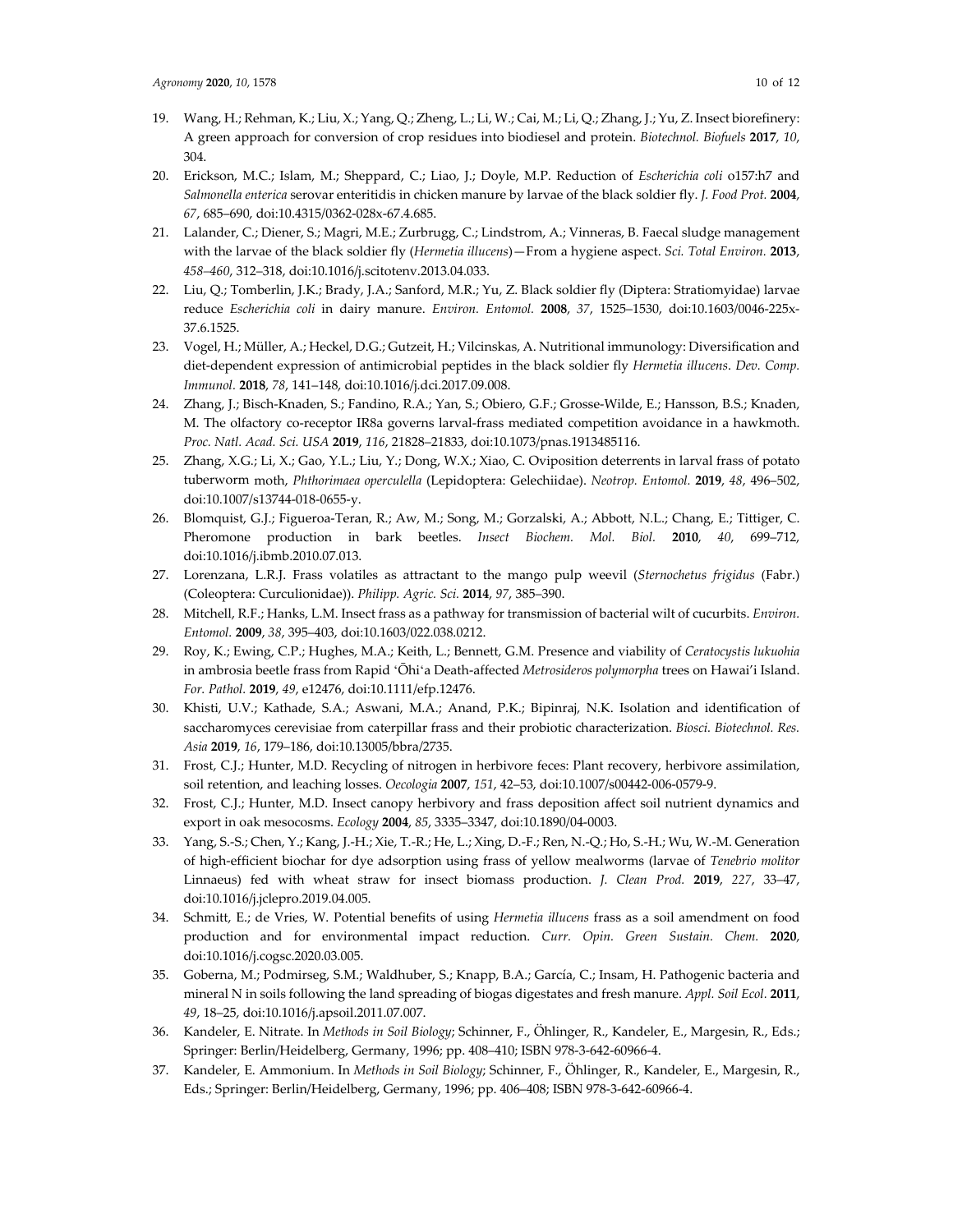- 38. Illmer, P. Total, organic, inorganic and plant available phosphorus. In *Methods in Soil Biology*; Schinner, F., Öhlinger, R., Kandeler, E., Margesin, R., Eds.; Springer: Berlin/Heidelberg, Germany, 1996; pp. 412–416; ISBN 978‐3‐642‐60966‐4.
- 39. Heinemeyer, O.; Insam, H.; Kaiser, E.A.; Walenzik, G. Soil microbial biomass and respiration measurements: An automated technique based on infra‐red gas analysis. *Plant Soil* **1989**, *116*, 191–195, doi:10.1007/BF02214547.
- 40. Anderson, T.-H.; Domsch, K.H. The metabolic quotient for  $CO<sub>2</sub>$  (qCO<sub>2</sub>) as a specific activity parameter to assess the effects of environmental conditions, such as ph, on the microbial biomass of forest soils. *Soil Biol. Biochem.* **1993**, *25*, 393–395, doi:10.1016/0038‐0717(93)90140‐7.
- 41. R Core Team *R: A Language and Environment for Statistical Computing*; R Foundation for Statistical Computing: Vienna, Austria, 2018; ISBN 3‐900051‐07‐0.
- 42. Oksanen, J.; Blanchet, F.G.; Friendly, M.; Kindt, R.; Legendre, P.; McGlinn, D.; Minchin, P.R.; O'Hara, R.B.; Simpson, G.L.; Solymos, P.; et al. *Vegan: Community Ecology Package*; R Foundation for Statistical Computing: Vienna, Austria, 2018.
- 43. Wickham, H. *ggplot2: Elegant Graphics for Data Analysis*; Springer: Berlin/Heidelberg, Germany, 2016; ISBN 978‐3‐319‐24277‐4.
- 44. De Smet, J.; Wynants, E.; Cos, P.; Campenhout, L.V. Microbial community dynamics during rearing of black soldier fly larvae (*Hermetia illucens*) and its impact on exploitation potential. *Appl. Environ. Microbiol.* **2018**, AEM.02722‐17, doi:10.1128/AEM.02722‐17.
- 45. Huang, K.; Xia, H.; Cui, G.; Li, F. Effects of earthworms on nitrification and ammonia oxidizers in vermicomposting systems for recycling of fruit and vegetable wastes. *Sci. Total Environ.* **2017**, *578*, 337–345, doi:10.1016/j.scitotenv.2016.10.172.
- 46. Fielding, D.J.; Trainor, E.; Zhang, M. Diet influences rates of carbon and nitrogen mineralization from decomposing grasshopper frass and cadavers. *Biol. Fertil. Soils* **2013**, *49*, 537–544, doi:10.1007/s00374‐012‐ 0702‐5.
- 47. McTavish, M.J.; Smenderovac, E.; Gunn, J.; Murphy, S.D. Insect defoliators in recovering industrial landscapes: Effects of landscape degradation and remediation near an abandoned metal smelter on gypsy moth (Lepidoptera: Lymantriidae) feeding, frass production, and frass properties. *Environ. Entomol.* **2019**, *48*, 1187–1196, doi:10.1093/ee/nvz096.
- 48. Poveda, J.; Jiménez‐Gómez, A.; Saati‐Santamaría, Z.; Usategui‐Martín, R.; Rivas, R.; García‐Fraile, P. Mealworm frass as a potential biofertilizer and abiotic stress tolerance‐inductor in plants. *Appl. Soil Ecol.* **2019**, *142*, 110–122, doi:10.1016/j.apsoil.2019.04.016.
- 49. Gómez‐Brandón, M.; Juárez, M.F.‐D.; Zangerle, M.; Insam, H. Effects of digestate on soil chemical and microbiological properties: A comparative study with compost and vermicompost. *J. Hazard. Mater.* **2016**, *302*, 267–274, doi:10.1016/j.jhazmat.2015.09.067.
- 50. Podmirseg, S.M.; Waldhuber, S.; Knapp, B.A.; Insam, H.; Goberna, M. Robustness of the autochthonous microbial soil community after amendment of cattle manure or its digestate. *Biol. Fertil. Soils* **2019**, *55*, 565– 576, doi:10.1007/s00374‐019‐01371‐w.
- 51. Raaijmakers, J.M.; Mazzola, M. Soil immune responses. *Science* **2016**, *352*, 1392–1393, doi:10.1126/science.aaf3252.
- 52. Zhu, B.; Gutknecht, J.L.M.; Herman, D.J.; Keck, D.C.; Firestone, M.K.; Cheng, W. Rhizosphere priming effects on soil carbon and nitrogen mineralization. *Soil Biol. Biochem.* **2014**, *76*, 183–192, doi:10.1016/j.soilbio.2014.04.033.
- 53. Sharp, R.G. A review of the applications of chitin and its derivatives in agriculture to modify plant‐ microbial interactions and improve crop yields. *Agronomy* **2013**, *3*, 757–793, doi:10.3390/agronomy3040757.
- 54. Tharanathan, R.N.; Kittur, F.S. Chitin—The undisputed biomolecule of great potential. *Crit. Rev. Food Sci. Nutr.* **2003**, *43*, 61–87, doi:10.1080/10408690390826455.
- 55. Dioha, I.; Ikeme, C.H.; Nafiu, T. Effect of carbon to nitrogen ratio on biogas production. *Int. Res. J. Nat. Sci.* **2013**, *1*, 1–10.
- 56. Wang, L.; Li, Y.; Prasher, S.O.; Yan, B.; Ou, Y.; Cui, H.; Cui, Y. Organic matter, a critical factor to immobilize phosphorus, copper, and zinc during composting under various initial C/N ratios. *Bioresour. Technol.* **2019**, *289*, 121745, doi:10.1016/j.biortech.2019.121745.
- 57. Borkott, H.; Insam, H. Symbiosis with bacteria enhances the use of chitin by the springtail, *Folsomia candida* (Collembola). *Biol. Fertil. Soils* **1990**, *9*, 126–129, doi:10.1007/BF00335794.